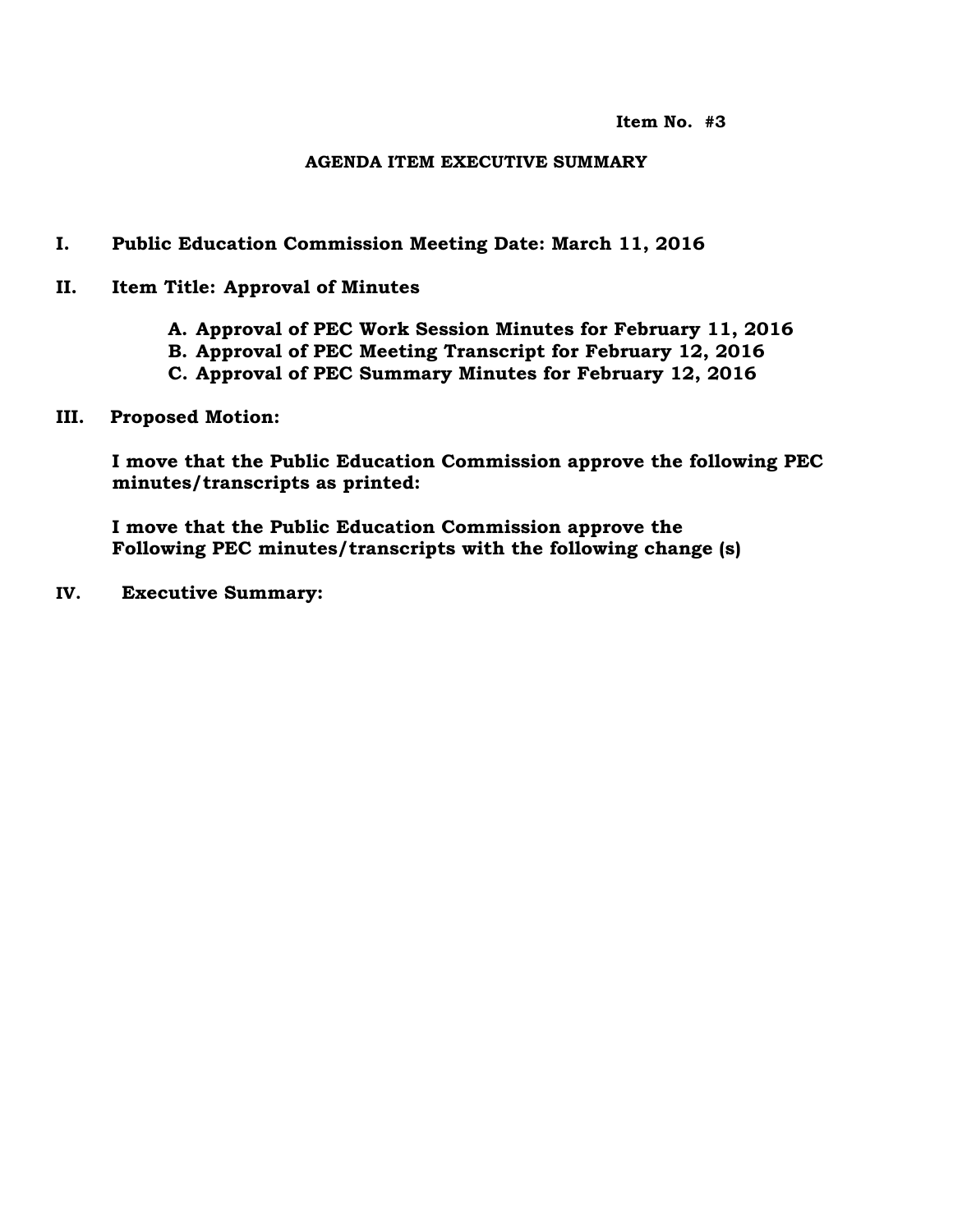# **NEW MEXICO PUBLIC EDUCATION COMMISSION Minutes for Work Session Thursday, February 11, 2016**

## **CALL TO ORDER**

Chairman Vince Bergman called the PEC Work Session to order at 9:11a.m. in the Chaco Rooms I & II of the Indian Pueblo Cultural Center, 2401 12<sup>th</sup> Street, NW, Albuquerque, NM 87104.

## **ROLL CALL**

PED Vice Chair Patricia Gipson called role:

#### Present:

 Commissioner Carolyn Shearman, Commissioner, District 9, Artesia Commissioner Vince Bergman, Chair, District 8, Roswell Commissioner Carmie Toulouse, District 3, Albuquerque Commissioner Patricia Gipson, Vice Chair, District 7, Las Cruces Commissioner Karyl Ann Armbruster, District 4, Albuquerque Commissioner Eleanor Chavez, District 1, Albuquerque

Absent:

 Commissioner Gilbert Peralta, District 6, Socorro Commissioner James Conyers, District 5, Bloomfield Commissioner Millie Pogna, District 2, Albuquerque Commissioner Jeff Carr, District 10, Eagle Nest

Also Present:

 Katie Poulos, PED Director of Charter Schools Mark Tolley, Albuquerque Public Schools Kelly Callahan, NM Coalition of Charter Schools Sue Fox, Matthews Fox Carol Thomas, Cesar Chavez Charter School

## **WORK SESSION**

Chairman Bergman requested a change in the order of agenda items. The commissioners agreed to the following order:

- 1. Performance Framework Negotiation Procedure
- 2. Charter School Improvement Plans/Substantial Progress

Commissioners discussed the following topics with Katie Poulos, PED Charter School Director:

1. Performance Framework Negotiation Procedure

Commissioner Shearman presented suggestions to the Performance Framework Negotiation process.